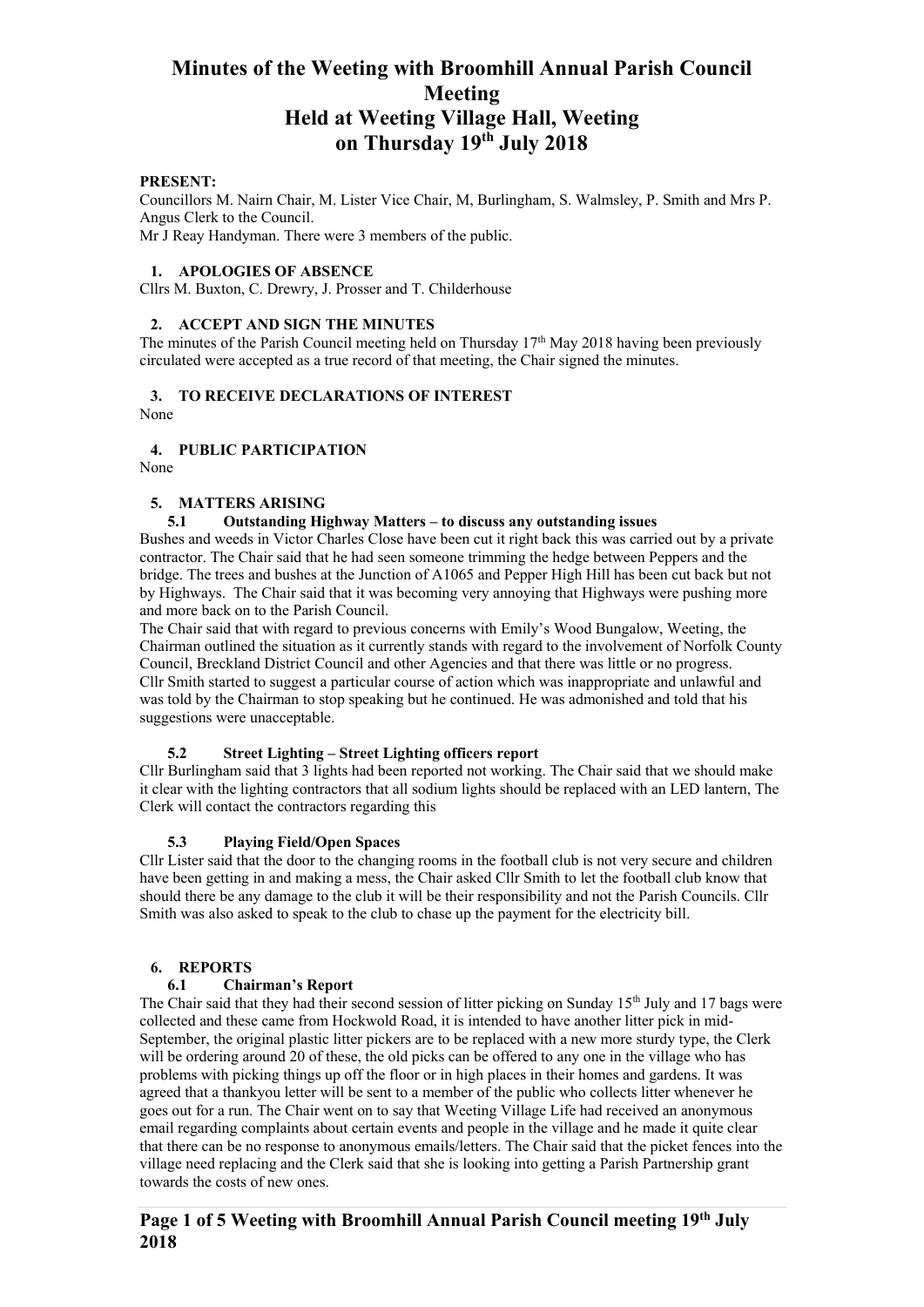## **6.2 Clerks Report**

### Report June/July

- Sent email to Highways regarding the lack of Rangers visit and was told that they are still visiting
- Sent email to Breckland regarding the lack of grass cutting and was told that they are behind due to the heavy rain earlier in the year and are still playing catch up
- Contacted Highways regarding new gateway signs into the village to replace the old wooden signs that are in need of repair. Will chase this up with David Jacklin
- Took photos of areas concerning overgrown bushes between Victor Charles Close and Peppers Close and sent these to Highways as they were disputing that this area is not an area that they are responsible for and it is down to the resident whose gardens run alongside this road.
- Reported broken man hole cover by the bowls club and told this was not Highways responsibility, have since spoken to Sam Chapman-Allen who will deal with this for us.
- Purchased No Climbing signs and Slow Down signs for handyman
- Purchased more hi-visibility vests and hoops for litter picking
- Purchased reflectors for handyman
- Claimed Vat for March to May
- Helped with litter pick
- Prepared letter regarding parking on green verges to put through doors in Angerstein Close

## **6.3 Village Handyman Report**

- Fitted "No Fly Tipping"
- Unlocked play area barrier to let the fitness fitter in
- Fitted shelves and sorted out WPC store to make room for CPR bag
- Replaced broken round post by Village Hall
- Cleared loose glass from telephone box
- Moved post and rail at Village Hall to allow people to park and replaced post and rail after
- Replaced post at entrance to Village Hall
- Fitted 4 "Please Drive Slowly" signs in Village Hall entrance
- Fitted 1 "No Climbing Sign" on the MUGA
- Took down orange netting and post.
- Tighten up top bolts on Junior swing
- Put bins out for five a side football
- Fitted new rails on top of play area fence
- Cut hedge and trimmed branches around the dog walk
- Split up big bags of clothing and put into the clothing bank weekly
- Cleared up small of amount of fly tipping at bottle bank
- English Heritage collected the Castle sign that has been at the handy mans house for 4 years.

Cllr Lister asked Mr Reay to keep the defibrillator phone box clear of cob webs

There is a memorial bench that is need of repair and it was agreed that the Clerk writes to the owner of the bench to inform them that the Parish Council is taking on this repair.

## **6.4 Bowls Club Report**

Nothing to report

## **6.5 Village Hall Report**

Ceiling tiles may need replacing and the first responder asked if they would like a defibrillator for the village hall

## **6.6 Football Club Report**

They had a five a side match which was very successful. Cllr Smith said he will chase up the money owed for the electricity bills.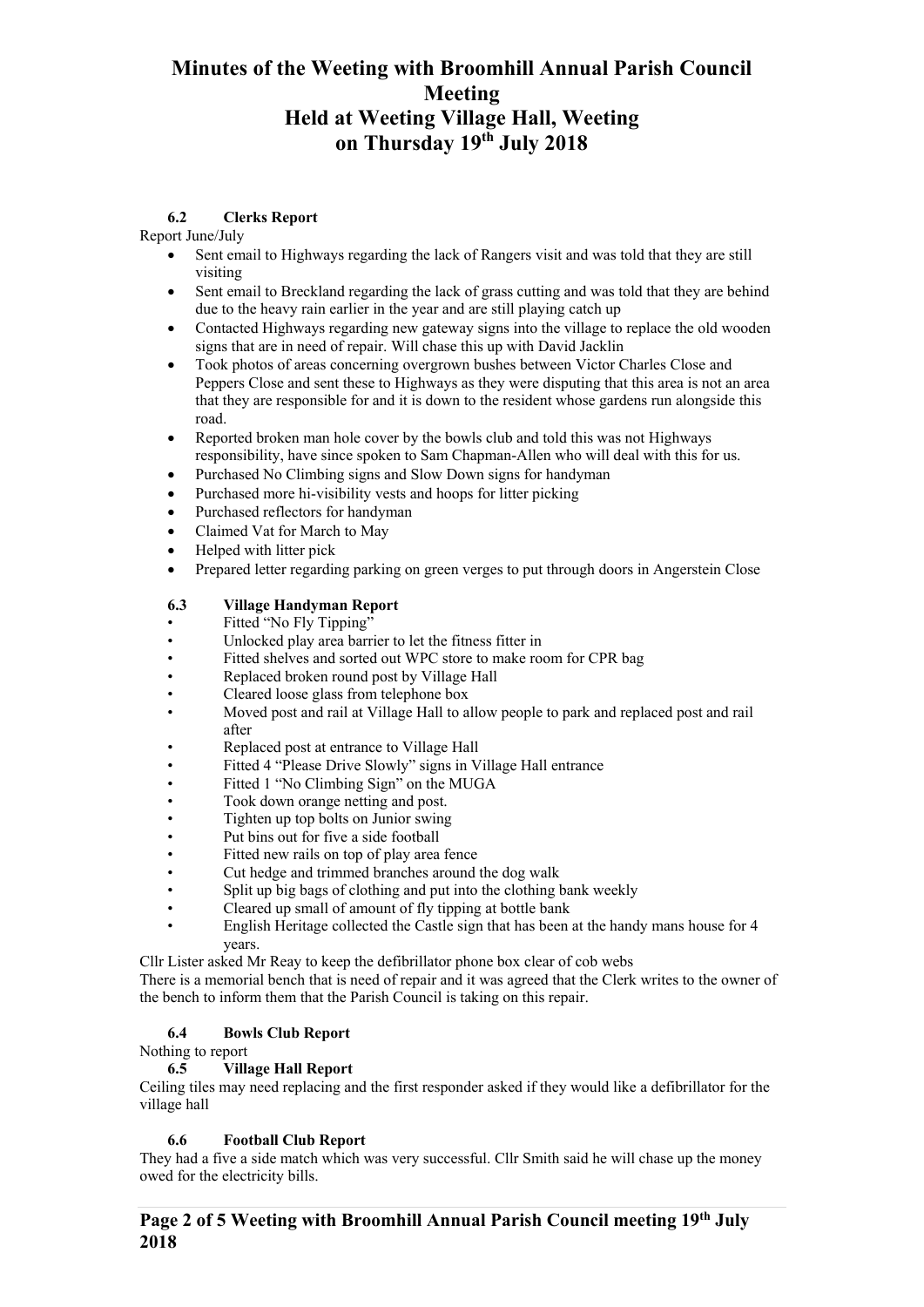## **6.7 District Councillors Report**

Not at meeting

### **6.8 County Councillors Report**

Not at meeting

#### **7. CORRESPONDENCE – To report on any outstanding correspondence received by the Council**

As previously discussed – anymonous letters or emails will not be dealt with

### **8. FINANCE**

**8.1 To Agree and Sign the Payments for June/July Invoices** All agreed the chair signed the payments

### **June Invoices**

The following payments were authorised on Thursday the 19th July the cheques were signed by P. Angus and M. Nairn

| <b>Balance for May 2018</b> |                                                      | £36,298.70 |              |
|-----------------------------|------------------------------------------------------|------------|--------------|
|                             | Minus the following direct debits                    |            |              |
| E-On Street Lights          |                                                      | £535.09    |              |
|                             | E-On Street Lights Parrots Piece                     | £11.31     |              |
| Viridor Waste Collection    |                                                      | £76.02     |              |
|                             | Mr J Reay Salary Paid by SO                          | £200.00    |              |
|                             | <b>Total Direct Debits and SO</b>                    | £822.42    |              |
|                             | Plus the following receipts                          |            |              |
| Weeting Village Life        |                                                      | £50.00     |              |
| <b>Bowls Club</b>           |                                                      | £18.75     |              |
| Weeting Village Hall        |                                                      | £1.00      |              |
| <b>Total Income</b>         |                                                      | £69.75     |              |
|                             | <b>Total after Direct Debits and Income</b>          | £35,546.03 |              |
| <b>Cheques</b>              | <b>Description</b>                                   |            | <b>Total</b> |
| 400186                      | Mr J Reay - Salary £468.39 - 57 hours                |            |              |
|                             | (£200.00 paid by Standing order) Mileage £18.00      |            |              |
|                             | delivery of WVL £135.87                              |            | £422.26      |
| 400187                      | Mrs P Angus - Salary £492.97/Home office allowance   |            |              |
|                             | £25.00/Phone £5.00/Drive slowly signs £42.39/        |            |              |
|                             | No climbing signs £5.98/12 hi viz vest £40.08/       |            |              |
|                             | 10 litter pick hoops £79.90                          |            | £691.32      |
| 400188                      | <b>HMRC</b>                                          |            | £625.00      |
| 400189                      | E-On Football Club                                   |            | £22.28       |
| 400190                      | Westcotec street light maintenance                   |            | £194.08      |
| 400191                      | Barkers Print and Design - Weeting Village Life      |            | £602.00      |
| 400192                      | <b>TTSR Grass Cutting</b>                            |            | £1,303.20    |
| 400193                      | Chase Timber Products - Village maintenance supplies |            | £35.28       |
| 400194                      | Mr J Reay - part delivery of Norfolk Magazine        |            | £20.00       |
| 400195                      | Fengate Fasteners Ltd- Village maintenance supplies  |            | £22.90       |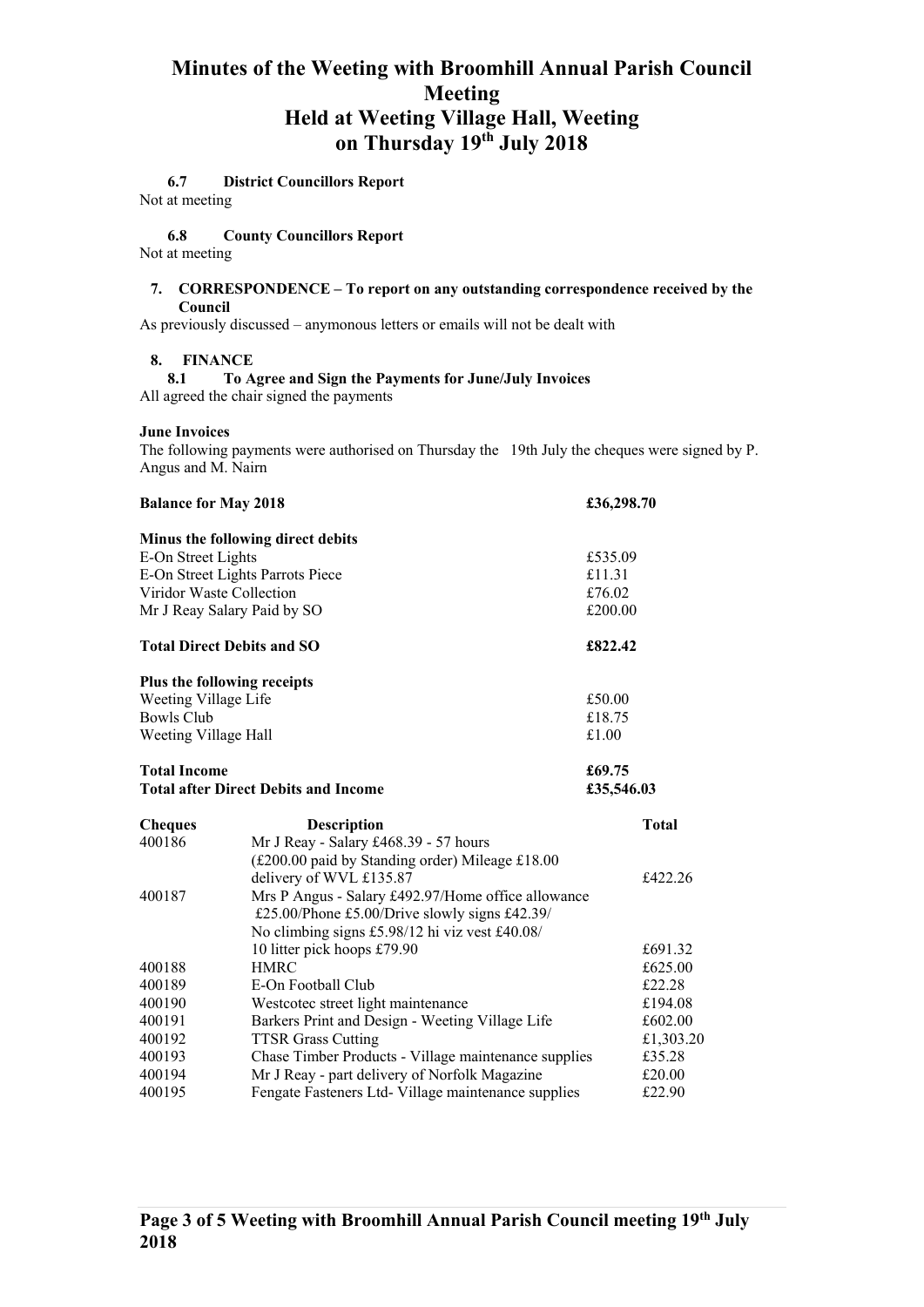|                                               | <b>UIL LIBRICAL LA JULY 4010</b> |           |
|-----------------------------------------------|----------------------------------|-----------|
| <b>Total Cheques paid</b>                     |                                  | £3,938.32 |
| <b>Balance in Community Account June 2018</b> |                                  | £31.607.7 |

| <b>Balance in Community Account June 2018</b> | £31,607.71 |       |
|-----------------------------------------------|------------|-------|
| <b>Balance in Savings Account</b>             |            | -0.00 |
|                                               |            |       |

**The following payments were authorised on Thursday the 19th July 2018 the cheques were signed by Cllrs M. Burlingham and M. Nairn** 

| <b>Balance for June 2018</b>      | £31,607.70 |
|-----------------------------------|------------|
| Minus the following direct debits |            |
| E-On Street Lights                | £517.84    |
| E-On Street Lights Parrots Piece  | £10.72     |
| Viridor Waste Collection          | £52.60     |
| Mr J Reay Salary Paid by SO       | £200.00    |
| <b>Total Direct Debits</b>        | £781.16    |
| Plus, the following receipts      |            |
| Bowls Club                        | £18.75     |
| NCC del of Norfolk Life           | £220.00    |

| <b>Total Income</b>                         | £238.75    |
|---------------------------------------------|------------|
| <b>Total after Direct Debits and Income</b> | £31,065.29 |

| <b>Cheques</b> | <b>Description</b>                                | <b>Total</b> |
|----------------|---------------------------------------------------|--------------|
| 400196         | Weeting Village Hall - Hall Hire                  | £18.75       |
| 400197         | Mrs P Angus - Salary £492.97/Office £25.00/       |              |
|                | Phone £5.00/Reflectors for posts in village £9.99 | £532.96      |
| 400198         | Mr J Reay 67 hours £545.84 (£200.00 paid by SO)/  |              |
|                | Mileage £27.00                                    | £372.84      |
| 400199         | Fengate Fasteners - Village Maintenance Supplies  | £6.95        |
| 400200         | Chase Timber - Village Maintenance Supplies       | £44.31       |
| 400201         | Play Safety - Rospa inspection of Play area       | £151.20      |
| 400202         | Viking Stationers - sheet of 100 stamps           | £63.51       |
| 400203         | E-On Football Club Electric                       | £20.42       |
| 400204         | R Oughton - Mole man - Football Field             | £50.00       |
| 400205         | Westcotec - July Street Light Maintenance         | £194.08      |

| <b>Total Cheques paid</b>                     | £1,455.02  |
|-----------------------------------------------|------------|
| <b>Balance in Community Account July 2018</b> | £29,610.27 |
| <b>Balance in Savings Account</b>             | 0.00       |

**(£2,000 ringfenced for play area maintenance and £996.50 for outdoor play projects)** 

#### **9. PLANNING APPLICATIONS**

**3PL/2018/0680/HOU 19 Park View Weeting** 

single storey front extension dated 20<sup>th</sup> June 2018 no objections

**3PL/2018/0580/O** demolish light industrial units and erection of 13 dwellings The Old Station Yard Mundford Road Weeting dated 24<sup>th</sup> May 2018

The chair said that the land contamination report was very sparse and that the land had been used for coating on fence posts and that has been referred back to the applicant – it is in the wrong location